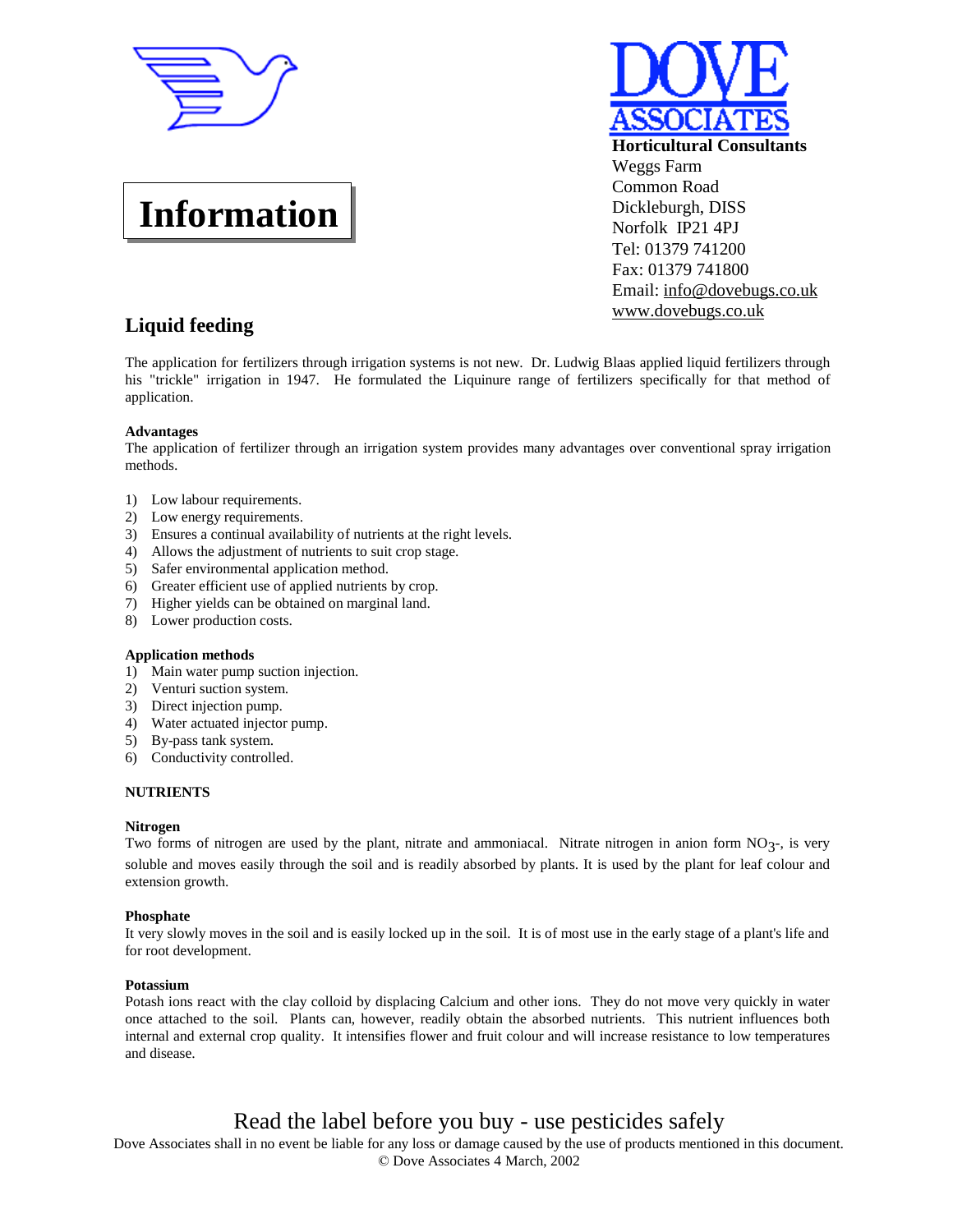## **PRACTICAL ASPECTS**

#### **Calculation of liquid feed formulae**

The nutrient content of the base materials used to make up a feed is used to calculate the formula used. The ppm of each nutrient, kgs/ha or plant food ratios are the standards to which the formula is made.

|                         | % of Nutrient |    |    |    |
|-------------------------|---------------|----|----|----|
| Fertilizer              | N             |    | K  | Mg |
| <b>Ammonium Nitrate</b> | 34            |    |    |    |
| Monoammonium phosphate  | 11            | 48 |    |    |
| Potassium nitrate       | 13            |    | 42 |    |
| Calcium nitrate         | 15            |    |    |    |
| Phosphoric acid         |               | 54 |    |    |
| Magnesium sulphate.     |               |    |    |    |

### **Colour dyes**

Use these to aid detection of fertilizer in the water and as a guide to dilution rate.

Disulphine Blue Fluorescein

Naphthalene orange

### **Dissolving nutrients**

| Solubility table grm/100ml | Cold | Hot |
|----------------------------|------|-----|
| Ammonium nitrate           | 118  | 871 |
| Calcium nitrate            | 102  | 376 |
| Urea                       | 78   |     |
| Monoammonium phosphate     | 22   | 173 |
| Potassium nitrate          | 13   | 247 |
| Magnesium sulphate         | 26   | 73  |
| Sodium borate              |      | 14  |
| Ferrous sulphate           | 15   | 48  |
| Sodium molybdate           | 56   |     |

### **Control of feed strength**

Keep a check on strength of nutrients in water to avoid root damage and to keep a check on both water and soil pH. Use a conductivity and pH meter to check this out.

#### **Corrosive properties of stock solution**

The stock solution is very corrosive and should be kept in plastic tanks with plastic pipe fittings used for its transfer. The use of 0.1% sodium dichromate will reduce corrosion.

Liquid feeds are usually made up into a stock solution, which is injected into the water flow at a recognised dilution rate. The formula for calculating the amount of product is as follows:

|    | $\text{erm/l}t =$ | ppm of n utrient x dilution rate<br><b>100</b><br>---------------------- |                 |  |
|----|-------------------|--------------------------------------------------------------------------|-----------------|--|
|    |                   | 1,000                                                                    | x<br>% nutrient |  |
| or |                   | fertilizer weight x 1000                                                 | % nutrient      |  |
|    | ppm<br>$=$        | --------------                                                           | x               |  |
|    |                   | dilution                                                                 | 100             |  |

**or**

Read the label before you buy - use pesticides safely

Dove Associates shall in no event be liable for any loss or damage caused by the use of products mentioned in this document. © Dove Associates 4 March, 2002